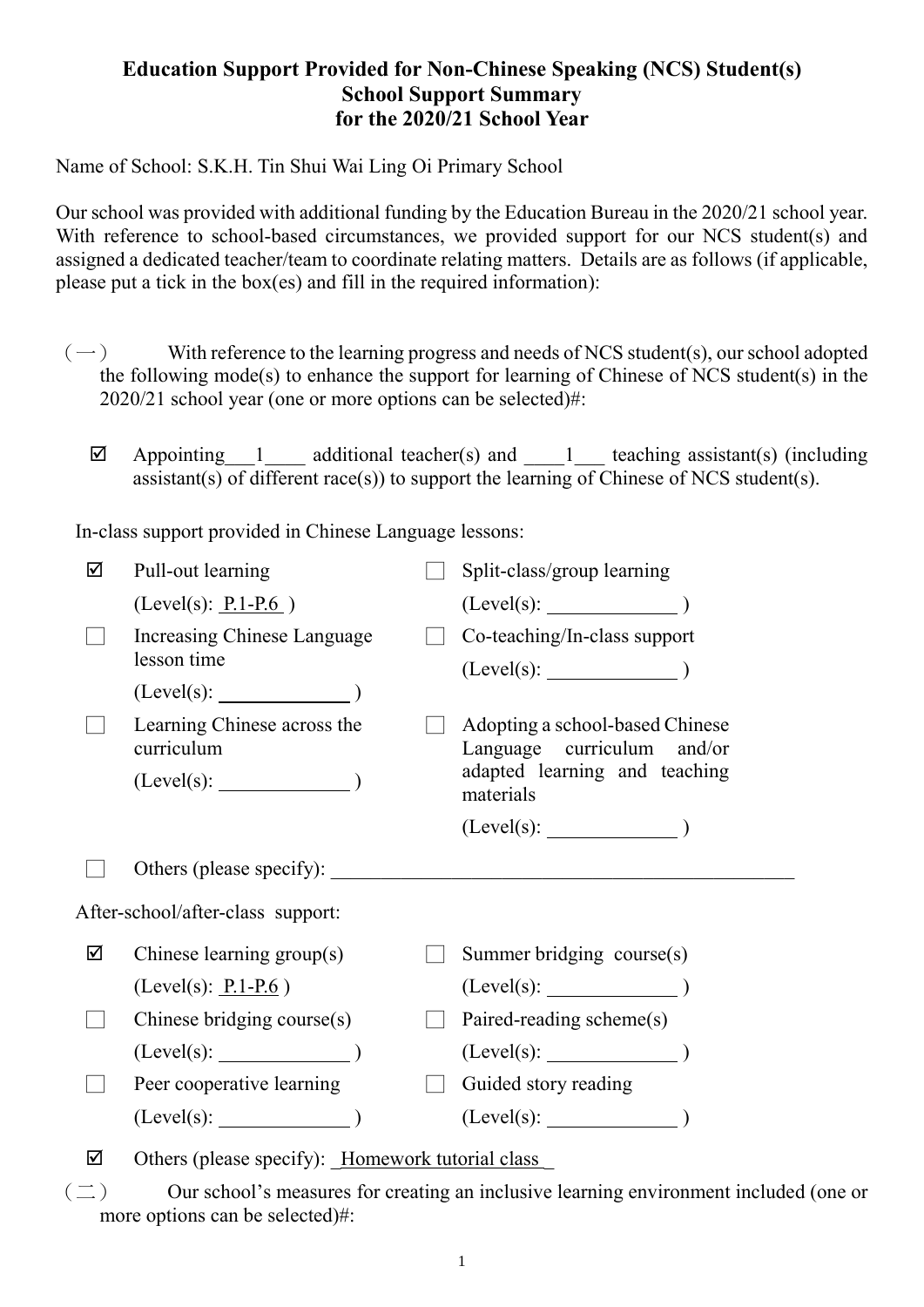- $\boxtimes$  Translating major school circulars/important matters on school webpage
- $\boxtimes$  Organising activities which promote cultural integration/raise sensitivity to diverse cultures and religions (please specify):

\_Join the cultural integration activities which organized by organizations such as cricket class and handcraft class.

Providing opportunities for NCS students to learn and interact with their Chinesespeaking peers in school or outside school (e.g. engaging NCS students in uniform groups or community services) (please specify):

 $\mathcal{L}_\text{max} = \mathcal{L}_\text{max} = \mathcal{L}_\text{max} = \mathcal{L}_\text{max} = \mathcal{L}_\text{max} = \mathcal{L}_\text{max} = \mathcal{L}_\text{max} = \mathcal{L}_\text{max} = \mathcal{L}_\text{max} = \mathcal{L}_\text{max} = \mathcal{L}_\text{max} = \mathcal{L}_\text{max} = \mathcal{L}_\text{max} = \mathcal{L}_\text{max} = \mathcal{L}_\text{max} = \mathcal{L}_\text{max} = \mathcal{L}_\text{max} = \mathcal{L}_\text{max} = \mathcal{$ 

 $\mathcal{L}_\text{max} = \mathcal{L}_\text{max} = \mathcal{L}_\text{max} = \mathcal{L}_\text{max} = \mathcal{L}_\text{max} = \mathcal{L}_\text{max} = \mathcal{L}_\text{max} = \mathcal{L}_\text{max} = \mathcal{L}_\text{max} = \mathcal{L}_\text{max} = \mathcal{L}_\text{max} = \mathcal{L}_\text{max} = \mathcal{L}_\text{max} = \mathcal{L}_\text{max} = \mathcal{L}_\text{max} = \mathcal{L}_\text{max} = \mathcal{L}_\text{max} = \mathcal{L}_\text{max} = \mathcal{$ 

\_\_\_\_\_\_\_\_\_\_\_\_\_\_\_\_\_\_\_\_\_\_\_\_\_\_\_\_\_\_\_\_\_\_\_\_\_\_\_\_\_\_\_\_\_\_\_\_\_\_\_\_\_\_\_\_\_\_\_\_\_\_\_\_\_\_

 $\Box$  Other measure(s) (please specify):

 $(\equiv)$  Our school's measures for promoting home-school cooperation with parents of NCS student(s) included (one or more options can be selected)#:

- Appointing assistant(s) who can speak English and/or other language(s) facilitating the communication with parents of NCS student(s)
- Discussing the learning progress (including learning of Chinese) of NCS student(s) with their parents on a regular basis
- Providing parents of NCS student(s) with information on school choices/further studies/career pursuits for their children
- $\Box$  Explaining to parents of NCS student(s) and emphasising the importance for their children to master the Chinese language
- $\Box$  Other measure(s) (please specify):
- [#: The support measures mentioned in Parts (1) to (3) above are for reference only. Depending on the different learning progress and needs of NCS student(s) of each school year, as well as allocation of school resources, our school will adjust the support measures concerned.]

For further enquiries about the education support our school provides for NCS student(s), please contact Suen Yuen Kwan at 24461633.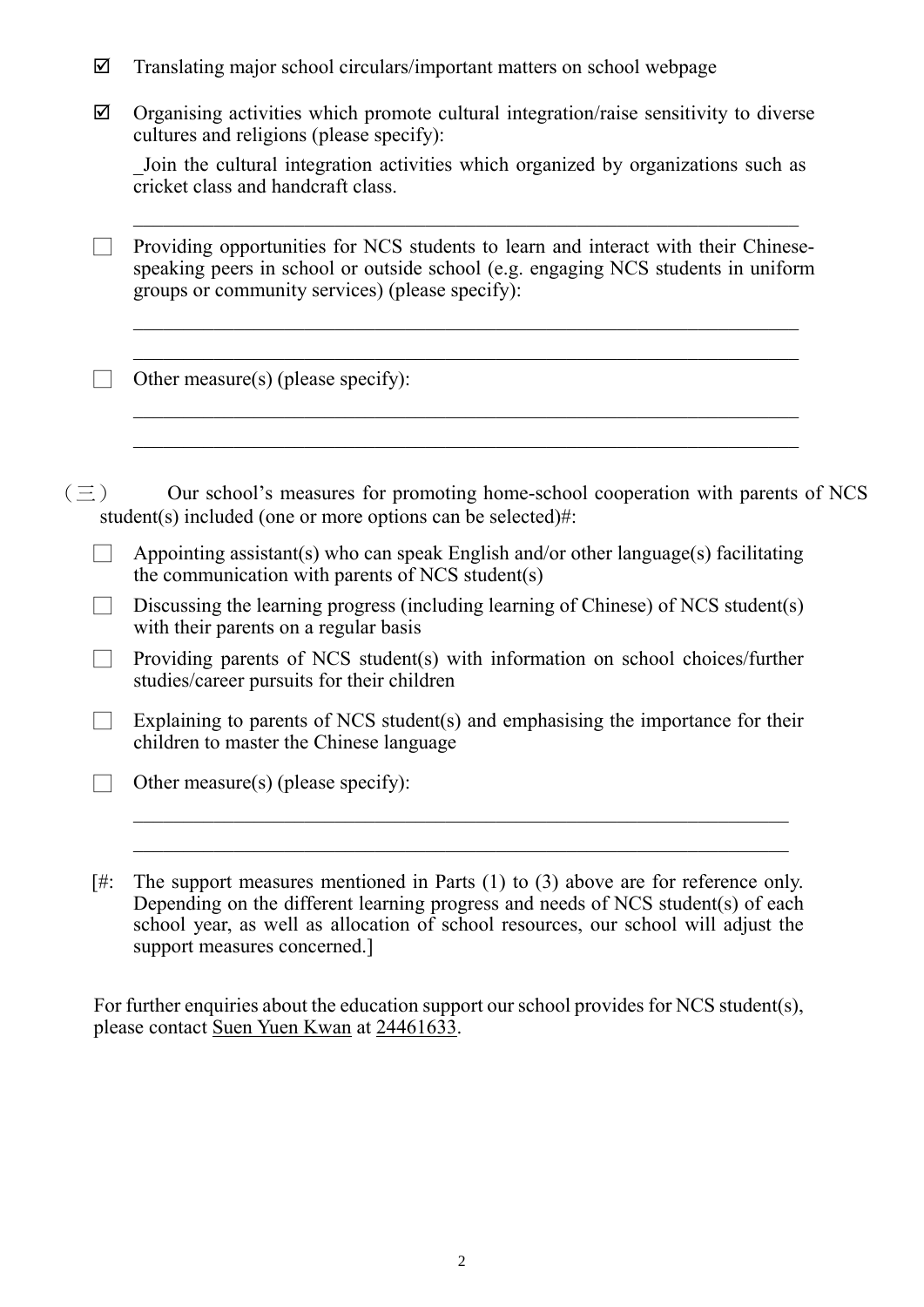## **2020/21** 學年 為非華語學生提供的教育支援 學校支援摘要

學校名稱:\_聖公會天水圍靈愛小學\_\_\_

本校在 2020/21 學年獲教育局提供額外撥款,並配合校本情況,為該學年錄取的非華 語學生提供支援。有關支援由專責教師/小組統籌。詳情如下(如適用,請在方格內 加上「√」號,並填寫所需資料):

- (四) 本校按非華語學生的學習進度和需要,在 2020/21 學年採用以下方式加強支援 他們的中文學習(可選多於一項)#︰
	- Ø 聘請 \_\_\_1\_\_\_ 名額外教師及 \_\_\_\_1\_\_ 名教學助理(包括不同種族的助理), 以支援非華語學生學習中文。

中文科課堂上提供的支援:

| ☑        | 抽離學習<br>(年級: 一至六 )            |  |  | 分組/小組學習<br>(年級: __________                     |  |  |  |
|----------|-------------------------------|--|--|------------------------------------------------|--|--|--|
|          | 增加中文課節                        |  |  | 協作/支援教學<br>(年級:____________                    |  |  |  |
|          | 跨學科中文學習<br>(年級: しゅうしょう)       |  |  | 採用校本中國語文課程及/或<br>經調適的學與教材料<br>(年級: ___________ |  |  |  |
|          | 其他(請說明):                      |  |  |                                                |  |  |  |
| 課後提供的支援: |                               |  |  |                                                |  |  |  |
| ☑        | 中文學習小組<br>(年級: 一至六 )          |  |  | 暑期銜接課程<br>(年級: _________                       |  |  |  |
|          | 中文銜接課程<br>(年級: ) しゅうしょう しんしょう |  |  | 伴讀計劃<br>(年級:                                   |  |  |  |
|          | 朋輩合作學習<br>(年級:                |  |  | 故事導讀<br>( 年級 :                                 |  |  |  |
|          |                               |  |  |                                                |  |  |  |

■ 其他(請說明): 功課輔導

(五) 本校建構共融校園的措施包括(可選多於一項)#︰